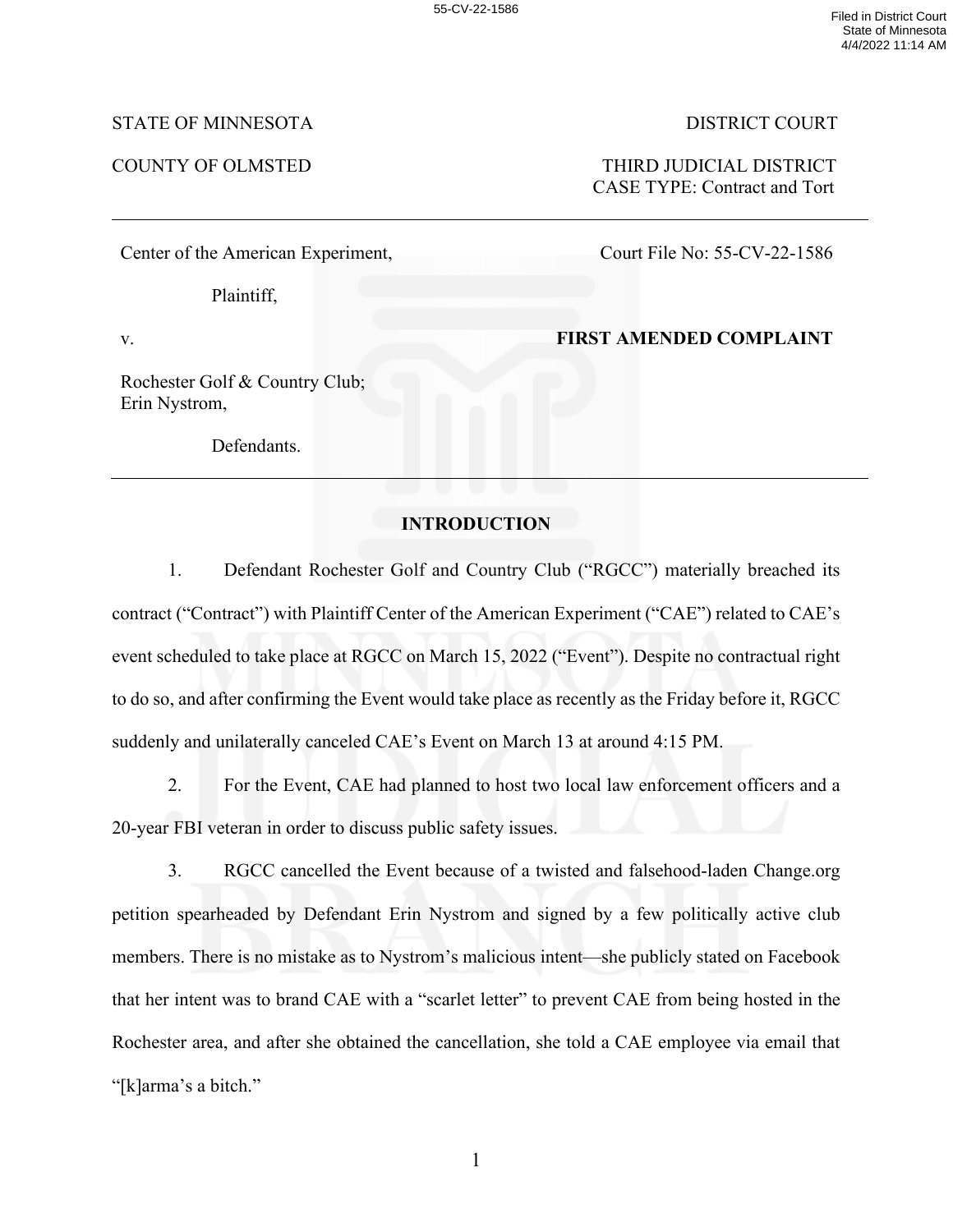4. RGCC later claimed that the cancellation was due to a "rift" in membership. This is a meaningless statement, except when considering the basis for the "rift"—a few politically motivated members willing to hurt CAE by shutting down its ability to speak to interested residents of Rochester.

5. CAE planned the Event based on its contract with RGCC, and devoted weeks of employee time, advertising, and other resources to this Event.

6. RGCC's arbitrary and capricious cancellation, and Nystrom's intentional interference with CAE's contract, have caused damages to CAE. CAE therefore seeks money damages to compensate it for RGCC's and Nystrom's wrongful conduct.

### **PARTIES**

7. Plaintiff Center of the American Experiment is a Minnesota nonprofit corporation with its registered office address at 8421 Wayzata Blvd., Suite 110, Golden Valley, Minnesota 55426.

8. Defendant Rochester Golf and Country Club is a Minnesota nonprofit corporation with its registered office address at 3100 Country Club Rd., Rochester, MN 55902.

9. Defendant Erin Nystrom is, upon information and belief, a resident of Olmsted County, Minnesota.

## **JURISDICTION AND VENUE**

10. The Court has personal jurisdiction over the defendants, whose principal place of business is in Minnesota or who reside in Minnesota.

11. Venue is proper because this cause of action arose in Olmsted County, Minnesota, and the Defendants, upon information and belief, reside in Olmsted County.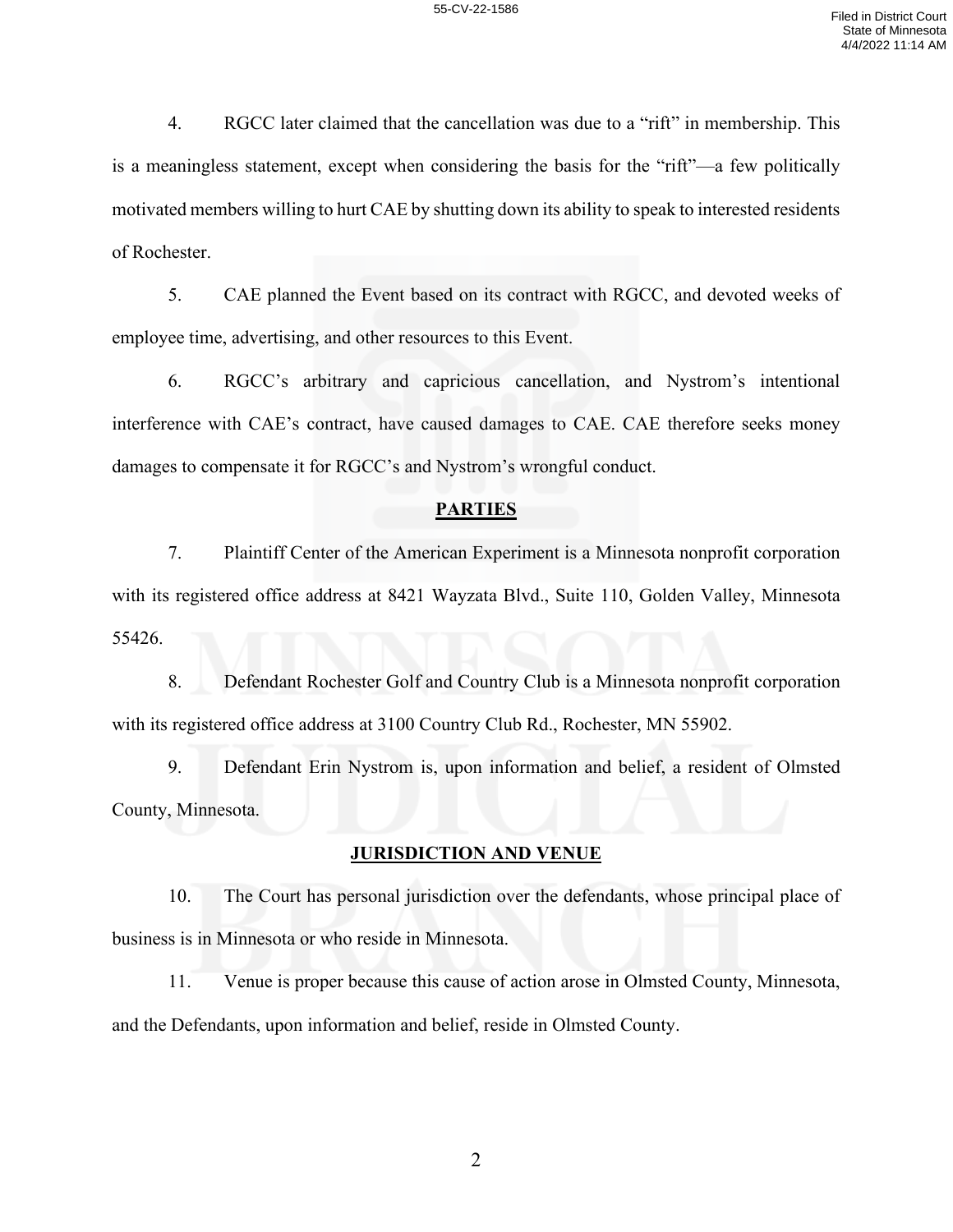# **FACTUAL ALLEGATIONS**

12. On February 17, 2022, CAE entered into the Contract with RGCC. A copy of this Contract is attached as Exhibit A.

13. CAE's purpose in entering into the Contract was to host an Event, to which CAE would invite the public to hear speakers present about public safety matters at RGCC facilities.

14. The Event wasto be held at RGCC from 10:00 am until 2:00 pm on Tuesday, March 15, 2022, according to the terms of the Contract, which was executed by both parties.

15. Based on the Contract and RGCC's promise to host the Event, CAE devoted weeks of employee time and resources for advertising, booked speakers, sold tickets, created materials for the Event's discussion, and otherwise prepared for the Event.

16. CAE reserved for the Event Olmsted County Sheriff Kevin Torgerson; Rochester Chief of Police James Franklin; and Jeff Van Nest, former FBI agent and CAE Policy Fellow.

17. Given their demanding schedules and responsibilities, it is not easy to assemble a panel like this that includes the county sheriff and the city chief of police.

18. As late as Friday, March 11, 2022, RGCC continued to confirm details with CAE related to the March 15 Event.

19. RGCC suddenly told CAE of its intent to refuse CAE access to RGCC and thus breach the contract for the first time on Sunday, March 13, 2022, at 4:13 pm, less than 48 hours before the event was scheduled to take place.

20. CAE received this information through a conversation between its employee Micah Olson, CAE's Greater Minnesota Coordinator, and Kevin Ehlert, the country club's general manager.

21. RGCC never identified any basis for a contractual right to cancel.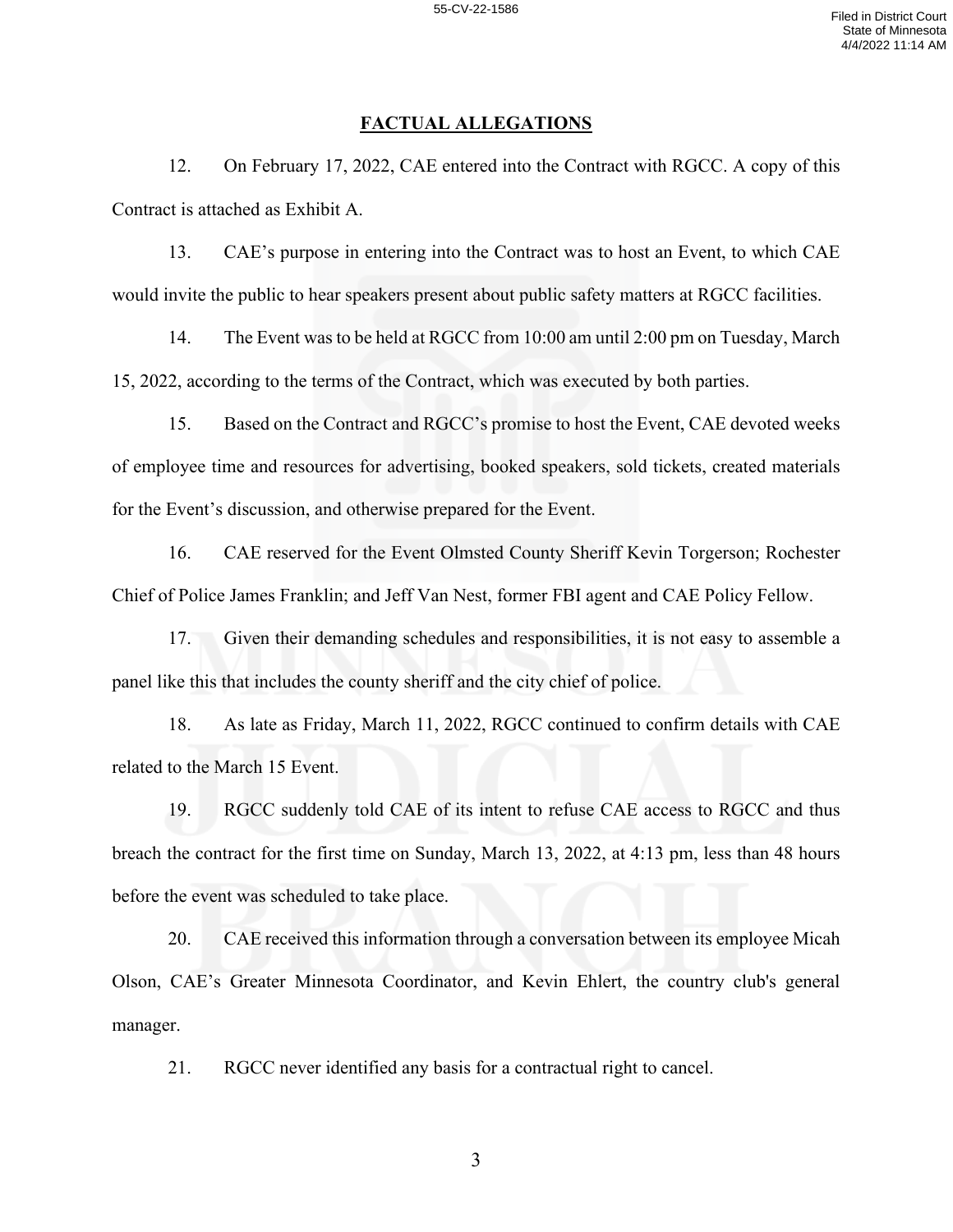22. John Hinderaker, President of CAE, spoke to Kevin Ehlert on the morning of March 14. Ehlert did not dispute Hinderaker's statement that the contract's force majeure clause did not justify cancellation, nor did he offer any theory on which the club had a right to terminate the contract.

23. There is no provision in the Contract which allowed RGCC to cancel the Event, and RGCC's cancellation constituted a breach of contract.

24. RGCC materially breached the Contract by cancelling it and refusing to allow CAE to hold the Event at RGCC on March 15, 2021.

25. Upon information and belief, RGCC's reason for its intended breach of contract was that Defendant Erin Nystrom and others demanded the cancellation of the Event, including by publishing a petition ("Petition") signed by a number of individuals who are politically opposed to CAE.

26. RGCC claimed in an affidavit that it was cancelling the Event because of a "rift" among members, which is a meaningless statement without reference to the reason for the "rift."

27. Defendant Erin Nystrom created the Petition on the website Change.org. A copy of the Petition is attached as Exhibit B.

28. This Petition was available at the following link: https://www.change.org/p/cancelevent-for-center-of-the-american-experiment-at-rgcc-on-3-15-21 (last accessed March 14, 2022). However, it appears to have been deleted by its author, Erin Nystrom, after CAE filed this lawsuit.

29. The Petition included a number of false statements about CAE, including the following:

> a. "Rochester Public School Board was met with literal chaos *directly resulting from the rhetoric and action encouraged* among participants of the CAE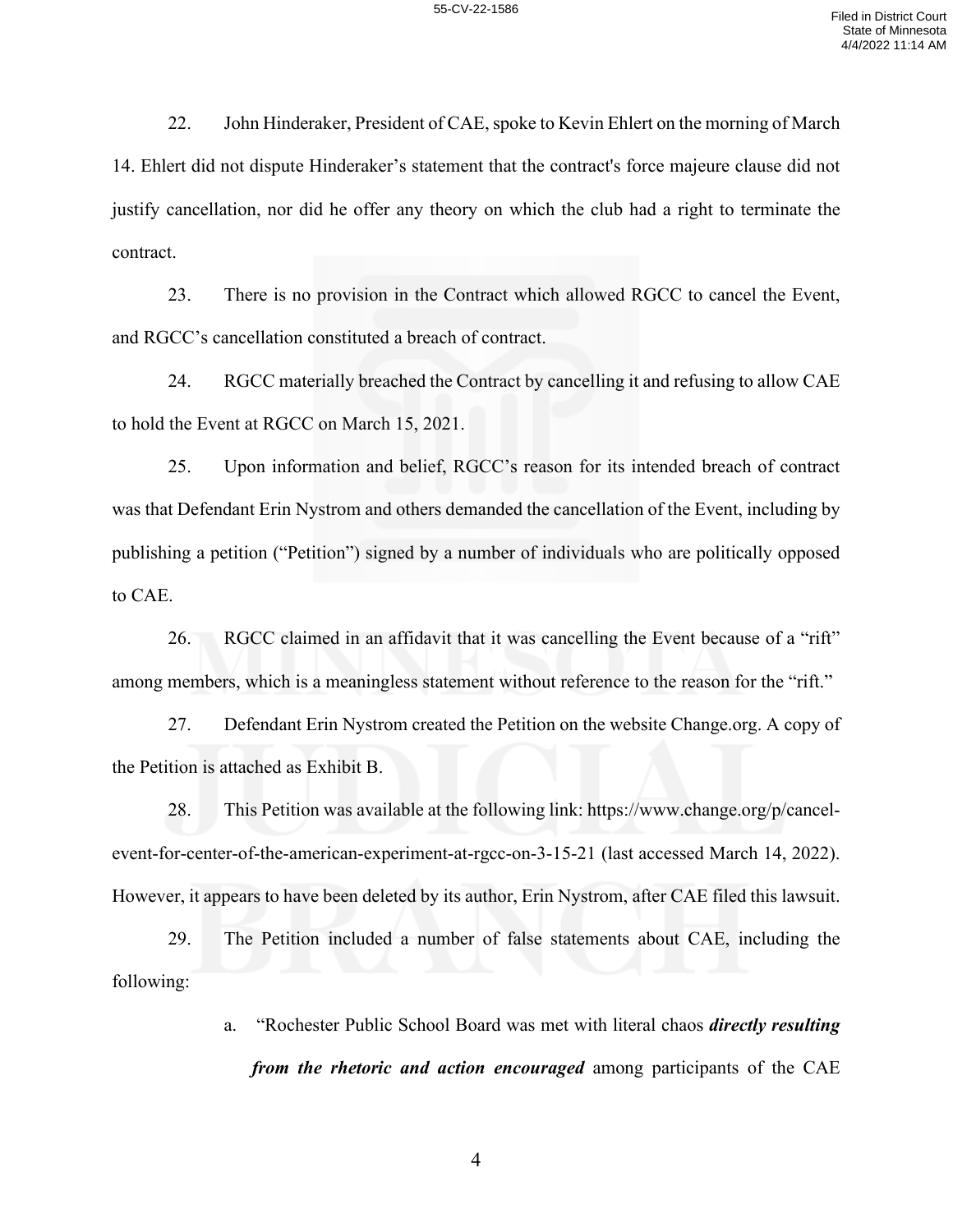luncheon at RGCC" (emphasis added);

- b. The Petition implied that CAE was responsible for "a 41-page request from the local group 'Equality in Education' represented by a Minneapolis firm," related to which there was an "estimated cost to schools and staff and respond to the request [sic] was \$900,000";
- c. "Negative public school outcomes are *celebrated* on CAE Facebook page". (emphasis added).

30. Nystrom also admitted in the Petition that she and other members of RGCC demanded that RGCC cancel the Contract with CAE.

31. Nystrom celebrated the cancellation of the Event publicly on Facebook and indicated that her intent in creating the Petition and demanding the Event's cancellation was to "plan for this organization to now be marked with a scarlet letter and find it very difficult to book an alternative venue in the area." A screenshot of Ms. Nystrom's Facebook page and comments celebrating the cancellation of the Event and stating her intent are attached as Exhibit C.

32. Nystrom also published to her public Facebook page a copy of the Petition, which is available on the attached Exhibit C.

33. Nystrom also stated on Facebook that "negative impacts on our public schools directly result[ed] from CAE's last meeting in June, which disparaged and mislabeled DEI work and teachings of our schools." Exhibit C. This statement is false.

34. Nystrom also stated on Facebook that "[t]he agenda of Center of the American Experiment is not welcome here." Exhibit C.

35. Nystrom reiterated her malicious intent in an email to CAE employee Tom Steward at 10:09 PM on March 13, 2022, stating: "Tom..looks like Roch event of Tues will be cancelled.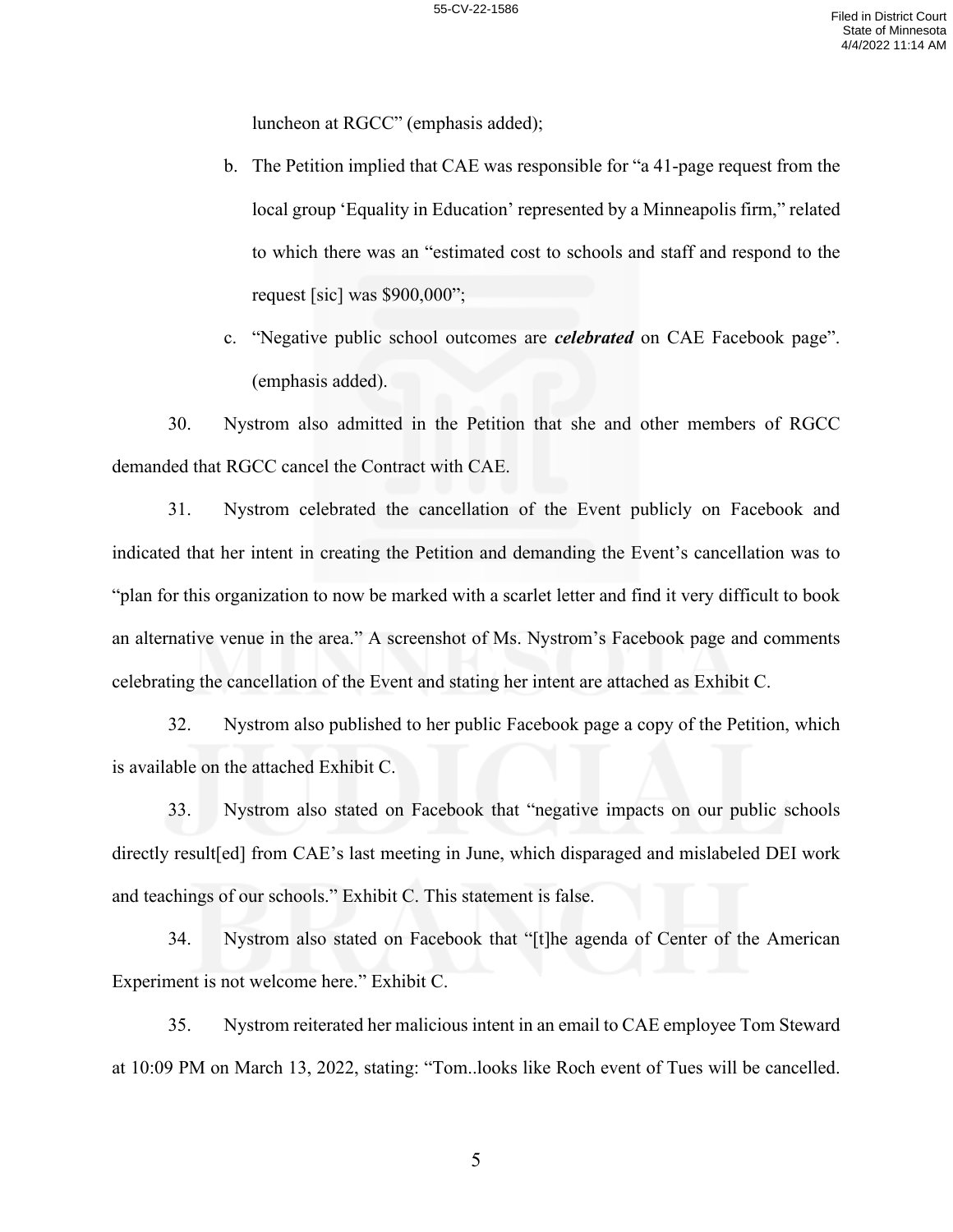Don't mess w our kids' schools. Karma's a bitch. Erin Nystrom."

36. These statements demonstrate that Defendant Erin Nystrom maliciously and intentionally induced RGCC to cancel the Event by demanding its cancellation, organizing others to demand the same, and making false statements about CAE.

37. Defendant Nystrom's express intent was to harm CAE.

38. Separate from and in addition to her false statements about CAE, Nystrom engaged in a public relations campaign designed to recruit others to stop CAE from being able to hold events in the Rochester area.

39. Separate from and in addition to her false statements about CAE, Nystrom also specifically demanded that RGCC cancel the Contract, and recruited others, including members of the RGCC, to do so as well.

## **CAUSES OF ACTION**

## **Count One**

# **Breach of Contract (Defendant RGCC)**

40. Plaintiff incorporates the preceding paragraphs by reference.

41. To prevail on a breach of contract claim under Minnesota law, CAE must prove formation of a contract, performance of conditions precedent by CAE, and breach of contract by RGCC.

42. The Contract is a contract between CAE and RGCC.

43. CAE performed all conditions precedent under the Contract. RGCC admitted to CAE via its General Manager that RGCC has no defense to its breach of contract based on any failure to perform by CAE or otherwise.

44. RGCC materially breached the contract by refusing to allow CAE to host the Event.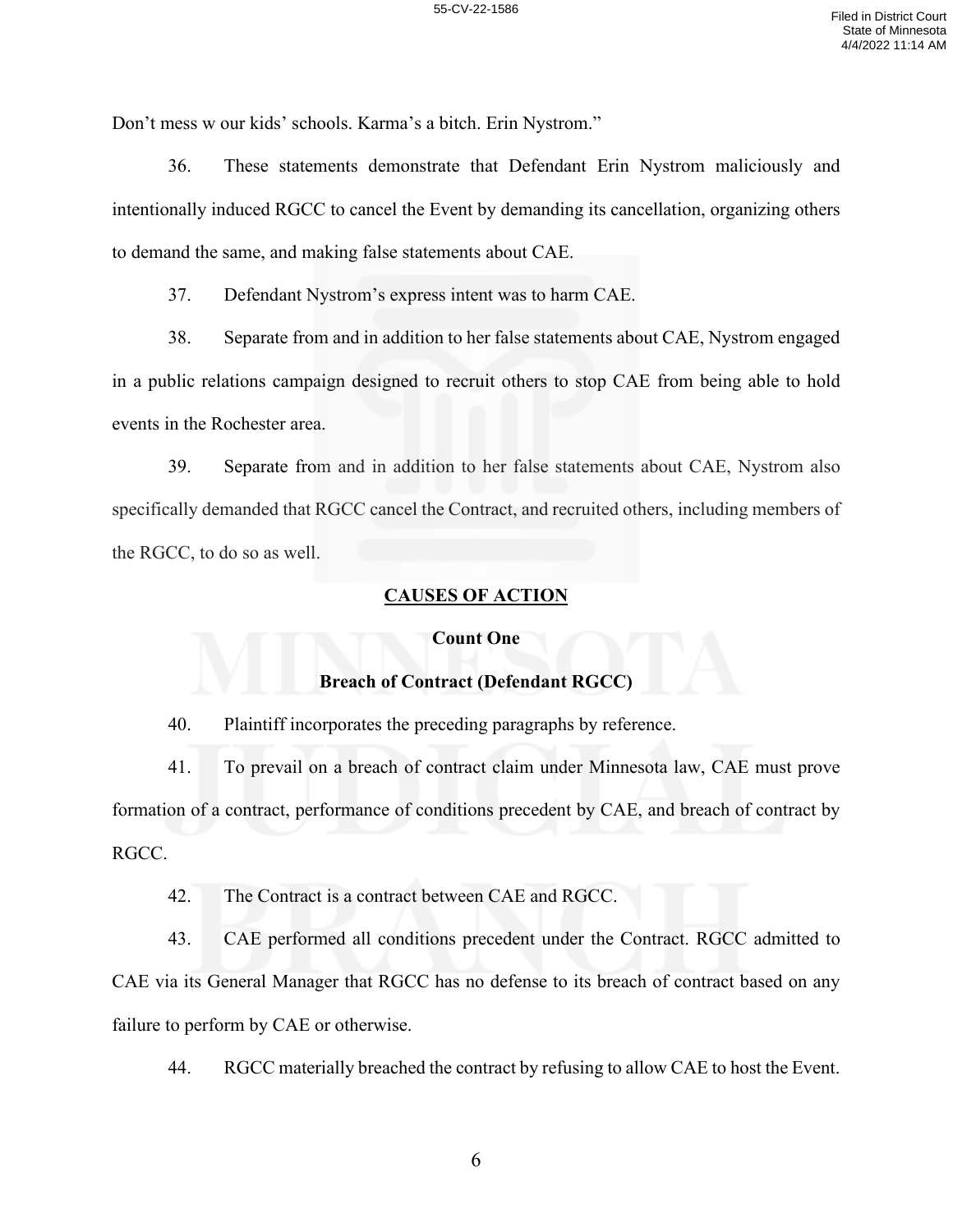45. RGCC's last-minute material breach of the Contract after it had led CAE to believe that the Event was still scheduled to go forward as late as March 11 demonstrates that RGCC breached the covenant of good faith and fair dealing. RGCC acted in bad faith by refusing to fulfill its duties and contractual obligations to CAE based on its ulterior motive of mollifying a radical mob.

46. RGCC's actions damaged CAE. These damages include, but are not limited to: the cost of CAE employee time, and the cost of CAE resources, spent planning the Event, advertising it, selling tickets, and booking speakers.

### **Count Two**

## **Promissory Estoppel (Defendant RGCC)**

47. Plaintiff incorporates the preceding paragraphs by reference.

48. In the alternative, RGCC's reneging on its promise to host the Event presents a classic example of promissory estoppel.

49. Under Minnesota law, a plaintiff may establish promissory estoppel which binds the defendant where (1) a clear and definite promise was made to the promisee; (2) the promisor intended to induce reliance, and the promisee in fact did rely on that promise to his or her detriment; and (3) the promise must be enforced to prevent injustice.

50. RGCC made a clear and definite promise to rent the venue for the Event to CAE and to provide lunch for the attendees at the Event.

51. RGCC intended to induce reliance, as it continued to confirm Event details until March 11, and then waited until March 13, a Sunday, after 4:00 P.M. to inform CAE that it would not honor its promise.

52. CAE relied on RGCC's representations to invite speakers, advertise the event,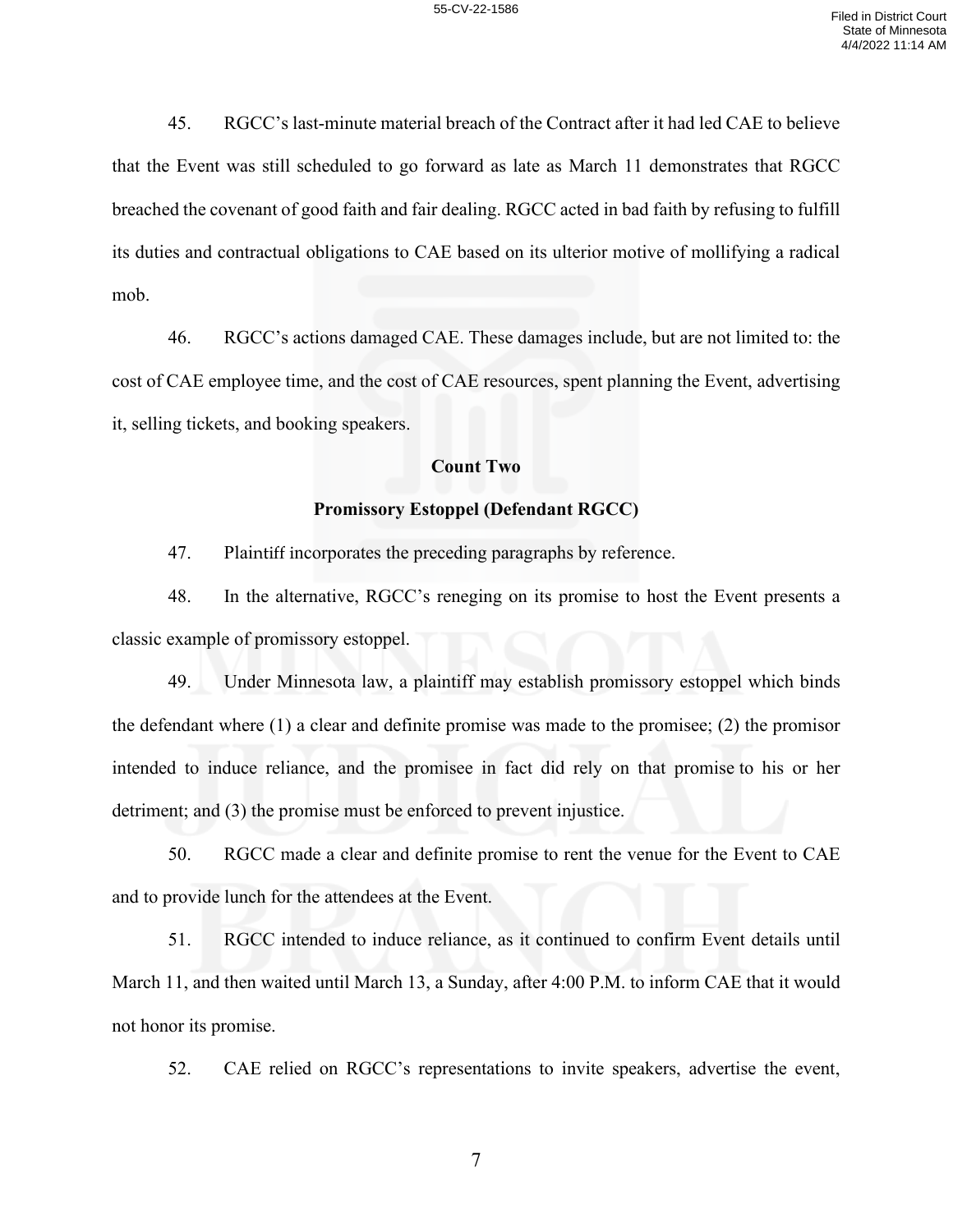invite attendees, and sell tickets.

53. Now, the Court must enforce the RGCC's promise to prevent injustice to CAE, as described above, consistent with the general policy of the State of Minnesota that businesses keep their word when others rely on them. *E.g., Cohen v. Cowles Media Co.*, 479 N.W.2d 387, 391-92 (Minn. 1992) ("The reporters who actually gave the promises adamantly testified that their promises should have been honored.").

# **Count Three**

### **Tortious Interference with Contract**

### **(Defendant Nystrom)**

54. Plaintiff incorporates the preceding paragraphs by reference.

55. CAE had a Contract with RGCC for the Event.

56. Nystrom knew of the Contract.

57. Nystrom intentionally procured material breach of the Contract by engaging in a public relations campaign designed to recruit others to stop CAE from being able to hold events in the Rochester area, demanding that RGCC cancel the event, recruiting others to do the same, and making false statements about CAE in the Petition and elsewhere. These actions caused the breach of the Contract.

58. Nystrom had no justification for procuring RGCC's breach of the Contract.

59. Nystrom's intentional interference was malicious and based on both false statements and conduct separate from her false statements.

60. Nystrom's intentional interference with CAE's Contract caused damages to CAE.

#### **PRAYER FOR RELIEF**

Plaintiff respectfully requests that the Court grant the following relief: